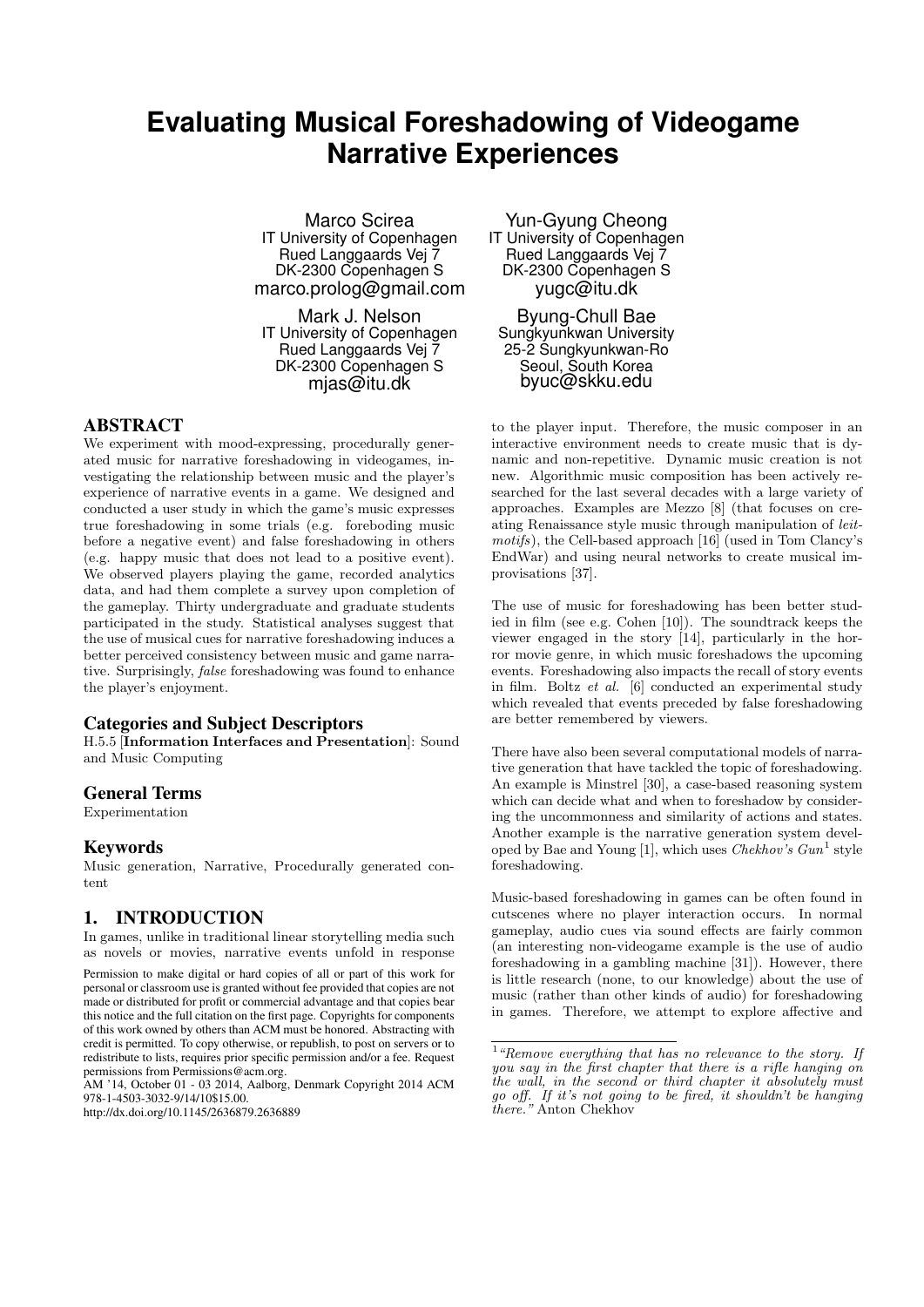cognitive modeling, coupled with real-time adjustment of the music.

The research questions we attempt to answer in this paper are:

- 1. In games, can procedurally generated, mood-expressive music serve as an indicator of narrative foreshadowing?
- 2. Can the use of musical foreshadowing improve the player's experience?

The moods that we deal with in this paper are bored, content, happy, miserable, tired, fearful, peaceful and alarmed; these are based on Russell's direct circular projection of adjectives [33] with some slight modifications.

To answer these questions we conducted an empirical evaluation and analyzed the collected user response data. Section 2 reviews existing theories on emotions, narrative foreshadowing and the state-of-the-art of procedurally generated music to then delineate our hypothesis (section 3). In section 3.2 we will discuss the various data collection methods we employed, while in section 4 we analyze the data to finally discuss the results in section 5.

This paper does not discuss the details of our mood dependent music generator. We refer the reader to [34].

### 2. BACKGROUND THEORIES

In this section we briefly discuss the background theories upon which our approach is based.

# 2.1 Procedurally Generated Music

Procedural generation of music content is a booming field that has seen a tremendous growth lately, which can range from creating simple sound effects, to avoid repeating the same clip over and over, to entire game worlds [36]. While a good number of games use some sort of procedural music structure, there are different approaches (or degrees), as suggested by Wooller et al.: transformational algorithms and generative algorithms [40].

Transformational algorithms act upon an already prepared structure, for example by having the music recorded in layers that can be added or subtracted at a specific time to change the feel of the music (e.g., The Legend of Zelda: Ocarina of Time [29] is one of the earliest games that used this approach). Note that this is only an example and there are a great number of transformational approaches, but we won't discuss them in this paper.

Generative algorithms instead create the musical structure themselves, which leads to a higher degree of difficulty in having the music stay consistent with the game events and generally requires more computing power as the musical materials have to be created on the fly. An example of this approach can be found in Spore [28]: the music written by Brian Eno was created with Pure Data in the form of many small samples that created the soundtrack in real time.

Adopting the latter approach, we present generative procedural music generation in games for emotional expression. While the topics of affect [5], semiotics [12] and moodtagging [23] are also interesting and significant, our focus lies in the real-time generation of background music able to express moods.

# 2.2 Emotions and Moods

The topic of emotions has been extensively researched in the field of psychology, although what is their nature (or what are the basic ones) is still controversial. Lazarus argues that ''emotion is often associated and considered reciprocally influential with mood, temperament, personality, disposition, and motivation" [19].

Affect is generally considered as the experience of feeling or emotion. It is largely believed that affect is post-cognitive; emotion arises only after an amount of cognitive processing of information has been accomplished. With this assumption every affective reaction (e.g., pleasure, displeasure, liking, disliking) results from  $a$  prior cognitive process that makes a variety of content discriminations and identifies features, examines them to find value, and weighs them according to their contributions" (Brewin, [7]). Another view is that affect can be both pre and post-cognitive (notably Lerner and Keltner [20]); thoughts are being created by an initial emotional response which then lead to producing affect.

Mood is an affective state. However, while an emotion generally has a specific object of focus, moods tends to be more unfocused and diffused [27]. Batson, Shaw, and Oleson say that mood ''involves tone and intensity and a structured set of beliefs about general expectations of a future experience of pleasure or pain, or of positive or negative affect in the future" [3]. Another important difference between emotions and moods is that moods, being diffused and unfocused, can last much longer (as also remarked by Beedie et al. [4]).

In this paper, we focus on moods instead of emotions, for we expect that in games—where the player listens to the background music for a longer time duration than the duration that a particular emotion is experienced— moods are more likely to be remembered by the players after their gameplays.

# 2.3 Music mood taxonomy

The set of adjectives that describe music mood and emotional response is immense and there is no accepted standard. For example in the work by Katayose  $et al.[17]$ , the emotional adjective set includes Gloomy, Serious, Pathetic and Urbane.

Russell [33] proposed a model of affect based on two bipolar dimensions: pleasant-unpleasant and arousal-sleepy, theorizing that each affect word can be mapped into this bidimensional space by a combination of these two components. Thayer [39] applied Russell's model to music using as the dimensions of stress and arousal; although the names of the dimensions are different from Russell's their meaning is the same. Also, we find different names in different research while the semantic meanings are identical. We will use the terms valence and arousal, as they are the most commonly used affective computing research. Then the affect in music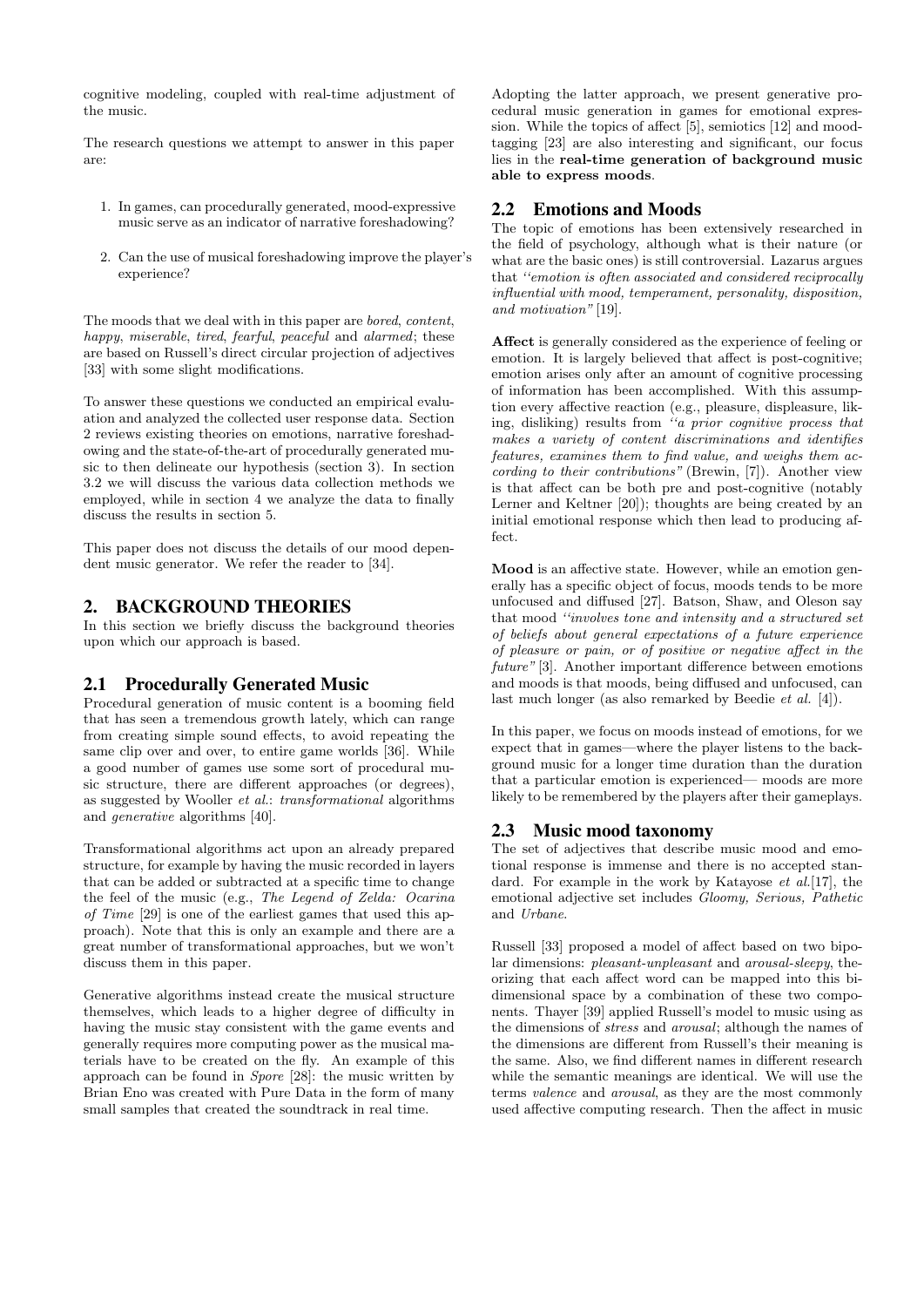can be divided into the four clusters based on the dimensions of valence and arousal: Anxious/Frantic (Low Valence, High Arousal), Depression (Low Valence, Low Arousal), Contentment (High Valence, Low Arousal) and Exuberance (High Valence, High Arousal). These four clusters have the advantage of being explicit and discriminable; also they are the basic music-induced moods [18],[22].

# 2.4 Foreshadowing

Foreshadowing is a narrative technique where an uncertain, significant event is anticipated, being cued by a less important event. Chatman defines foreshadowing as the seeding of an anticipatory satellite from which a kernel can be inferred [9]. Chatman defines kernel as a key event in the story that advances the storyline and cannot be eliminated without harming the story, while satellite events are minor plot nodes that do not contribute to the main story line. He further suggests that foreshadowing leads to invoking suspense in the reader and surprise in the story character by creating a disparity in knowledge between the character and the reader (that is, the reader knows more information about uncertain future events).

Genette characterizes foreshadowing as advance mention, being an indirect and implicit reference that may or may not be confirmed in its importance [13]. He also makes a distinction between two types of advance mention: genuine and false advance mentions. Genuine advance mentions give the reader correct cues about the development of the story, while false advance mentions give misleading knowledge (also called snares by Barthes [2]). By mixing these two types of foreshadowing we can engage the reader in trying to analyze the clues and find out which are the true and false ones.

Music can be used to express foreshadowing. This can range from subtly playing in the background music the theme associated with one character to prepare for an entrance (e.g., the Indiana Jones franchise [24] makes great use of this expedient) to using the entire music at the time to foreshadow the next event (the shower scene in Hitchcock's Psycho [15]). As evidenced in these films, a great amount of degrees of emotional intensity (and suspense) can be expressed through foreshadowing: for example the latter example creates a much greater feeling of suspense that the former.

# 3. METHODS

This section describes our experiment and the data collection methods we employed.

# 3.1 Experiment Design

#### *3.1.1 Test groups*

To test the relationship between music and gameplay, we first designed three different test groups. Each participant plays a game that has background music that foreshadows the correct future mood (true foreshadowing), a wrong mood (false foreshadowing), and a basedline mood (static - "content" mood).

- Group 0: true foreshadowing.
- Group 1: false foreshadowing.

• Group 2: control group.

### *3.1.2 Conditions*

The test was conducted in a relatively quiet and calm environment. Before the experiment started, the participants were given information about the game controls (mouse and keyboard for interactions), and were told how the mood selector works. Then, the participants played the game with some good quality noise-cancelling headphones. In general, it took about ten minutes to finish the game. When the game ended, the participants were asked to complete the survey.

## *3.1.3 The Game*

To express foreshadowing the game was designed to have narrative component. Classically, narrative-heavy games have been *adventure games*, defined by Rollins *et al.* as "a video game in which the player takes the role of the protagonist in an interactive narrative driven by puzzle-solving an exploration" [32]. This genre had its peak of popularity in the early to mid 1990s with classical games like The Secret of Monkey Island[25] and Grim Fandango[26]. Lately it seems to reacquire success with the critically acclaimed The Walking Dead<sup>[38]</sup> and Broken Age<sup>[11]</sup>.

This genre suits our needs very well, as its main focus is on storytelling, and the set of features to implement is relatively small compared to other genres, minimizing the need to expend develop effort on narratively extraneous game mechanics. Adventure games generally contains branching narratives, but our test game narrative progresses in a linear fashion, due to development time constraint.

The main gameplay consists of:

- Exploring the environment
- Picking up items (and generally interacting with them)
- Using items on the environment to solve puzzles

These gameplay actions are the most basic mechanics used in adventure games.

#### *3.1.4 Narrative/Emotional Design*

In this study, we investigated the following eight basic moods generated by the music generator [35]. The main moods that we identified in the story (in narrative chronological order) are:

- Miserable: in the beginning of the game, the girl who is the protagonist in the game is sad. This is the main mood.
- Happy/Content/Peaceful cluster: soon, it starts snowing and her mood becomes more positive. Foreshadowing can be applied in contrast with the previous mood.
- Alarmed: When the snow starts melting this is the main mood; we can use foreshadowing to give a musical cue to the ensuing drama.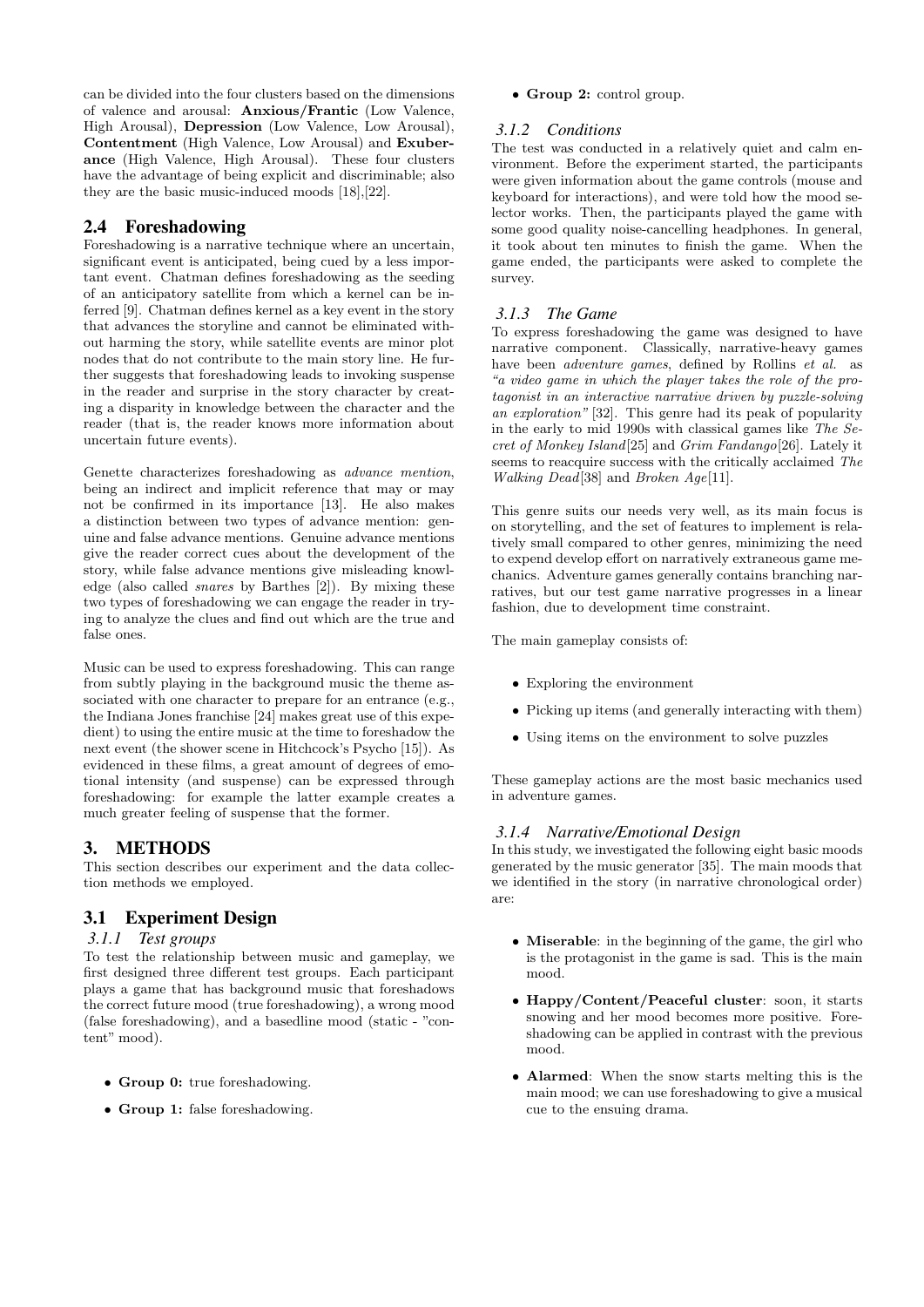

Figure 1: The emotional structure with true foreshadowing (for Group 0). In white we have the persistent moods and in blue the true foreshadowing ones.

• Peaceful: Resulting mood of the cathartic moment when the snowman speaks.

With this storyline associated with a particular mood, we identified three key story moments where we can use foreshadowing in a congruous and incongruous way (see figures 1 and 2).

The first significant event is when the snow starts falling, where the main character is uncertain whether this event is positive or negative. However, the resolution makes this positive, transiting the mood of the character to peaceful. Therefore, we foreshadow it with content for true foreshadowing and alarmed for false foreshadowing.

The second key event is the realization that the Snowman is going to melt, we foreshadow it with *fearful* for true foreshadowing and peaceful for false foreshadowing. The event in the end is resolve in the alarmed mood.

Lastly, the girl realizes how her efforts to save the snowman are in vain and she despairs and the snowman consoles her about its imminent melting. Just before this event we foreshadow it by using a content mood for true foreshadowing or miserable mood for false foreshadowing.

#### *3.1.5 Why procedural music generation*

Imagine doing a similar study with classical music composition: we would have had to compose a number of different scores, record a performance of them and then insert the resulting music pieces in our game. As you can see, this would have been a time consuming and complicated effort, considering that the events that trigger the music changes aren't scripted, but triggered by the player.

By using procedurally generated music, which is fully dynamic and able to change to a different mood at any time, we took away all this overhead of prior composition. If we consider the cost in time for implementing the audio system



Figure 2: The emotional structure with false foreshadowing (for Group 1). In white we have the persistent moods and in red the false foreshadowing ones.

in the game engine we probably would have had less work to do considering classical composition (many tools exist, for example, for loop-based soundtracks), while we had to implement the interaction with our Pure Data generator. We still believe that the advantages of the procedural music generation approach greatly outmatch the disadvantages of using classically written music.

# 3.2 Data Collection

#### *3.2.1 Survey questions*

We collected more information directly from the participants by having them complete a survey after having played the game. The survey consists of the following questions:

- 1. "Select the three moods that you felt more while playing the game": in this question the participants could select up to three of the eight affect words describing the moods we can express with our music generator.
- 2. "Did you find the music consistent with the narrative?": the participant selects one of the five point Likert scales [21] (1=Strongly Disagree, 2=Disagree, 3=Neutral, 4=Agree, 5=Strongly Agree).
- 3. "Write the first three events that come to mind about the story": this question was designed to test the impact of music foreshadowing on the recall of story events.
- 4. "Rate these key events by emotional significance": the key events listed are:
	- First time seeing the snow
	- Completing the snowman
	- Noticing the snowman might be melting
	- The snowman speaks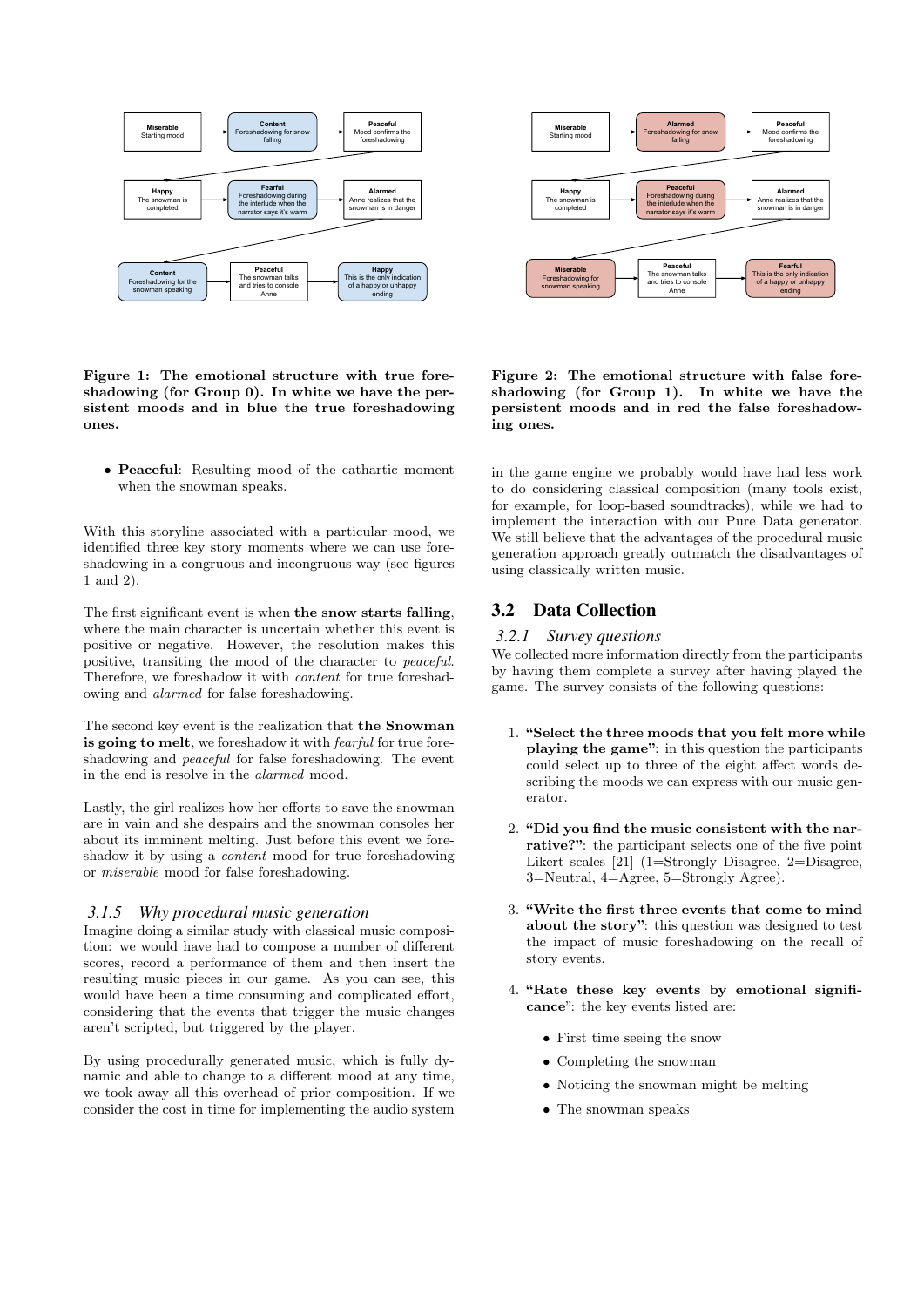These events represent the resolution of the music foreshadowing as discussed in section 3.1.4. We employ the five points Likert scale  $(1=V)$ ery low significance,  $2$ =Low significance,  $3$ =Medium significance,  $4$ =High significance, 5=Very high significance).

- 5. "How much surprise did you feel at these key points?": the participant selects one of the five points Likert scale $(1=Not$  surprising,  $2=A$  little surprising, 3=Surprising, 4=Very surprising, 5=Extremely surprising).
- 6. "How much did you enjoy the game?": the participant selects one of the five points Likert scale (1=Not at all, 2=Enjoyed a little, 3=Enjoyed it, 4=Very much enjoyed it, 5=Extremely enjoyed it).
- 7. Personal questions including demographic information (e.g., gender, age) and experience with written narratives and video games.

# 4. RESULTS

A total of thirty undergraduate and graduate students at IT University of Copenhagen in Denmark participated in the study. The number of participants for three test groups are evenly distributed, ten participants for each group.

#### 4.1 Music consistency with narrative

First we applied statistical analyses to the data to test how music impact the gameplay experience. Our first hypothesis was that players will perceive a higher consistency of the music with the narrative when (true or false) foreshadowing has been employed in contrast with the static music provided for the control group. Table 1 shows the means of the participants' ratings about consistency. A difference of 22.5% was found between the two foreshadowing groups and the control group.

However, the Fisher's test for independence (see Table 2) suggests that the difference is not statistically significant. However, it is noted that the difference is non-trivial  $(p=0.09)$ when the comparison is made between the two groups employing foreshadowing and the control group.

We can also try grouping all the even slightly positive answers (answers 2 to 5 in the Likert scale) and test them

Table 1: Means of the music consistency ratings. Values can range from a minimum of 1 to a maximum of 5.

|                                 | True F. False F. Control |  |
|---------------------------------|--------------------------|--|
| Consistency $\vert 3.6 \rangle$ |                          |  |

Table 2: The  $p$  values calculated with Fisher's test for the consistency ratings. (We have omitted the comparison between the true foreshadowing groups and false foreshadowing group, as the groups gave exactly the same answers.)

| - A 11             | True F./Control Grouping answers |
|--------------------|----------------------------------|
| $ p 0.552 \t0.337$ | 0.089                            |

Table 3: Means of the general enjoyment ratings. Values can range from a minimum of 1 to a maximum of 5.

|                   | True F. False F. Control |  |
|-------------------|--------------------------|--|
| Enjoyment   $2.7$ |                          |  |

Table 4: The  $p$  values calculated with Fisher's test for the enjoyment ratings.

| Comparisons        | $\boldsymbol{p}$ |
|--------------------|------------------|
| All groups         | 0.074            |
| True F. / False F. | 0.045            |
| True F. / Control  | 0.546            |
| False F. / Control | 0.046            |

against the strongly negative one: in this case we obtain a p-value of almost 9%.

## 4.2 General enjoyment of the game

We analyzed the data to test the hypothesis that the participants in the groups that had foreshadowing music would enjoy the game more than the control group. The data is the one collected through the survey question regarding enjoyment (see section 3.2.1).

We note that the means of enjoyment ratings (see Table 3) for *Group*  $\theta$  and *Group*  $\theta$  are higher than those ratings obtained from the participants in Group 2. In fact, we have a respective difference from the control group's score of 5% and 20% for the True and False foreshadowing groups.

The Fisher's test on the data shows a promising result of  $p = 0.074$  (see Table 4), although not statistically significant. Interestingly, a significant difference was found in the player's enjoyment between the True foreshadowing and the False foreshadowing groups. This means that the participants experience higher enjoyment when false foreshadowing was used than when true foreshadowing was used.

#### 5. DISCUSSION AND FUTURE WORKS

While research is very active in the fields of procedurally generated music, studies on musical (and narrative) foreshadowing combined with audio in games have been rarely conducted. Our study was set out to explore if mood expressive music can foreshadow game narrative events and its impact on the gameplay experience. We designed and implemented a game prototype and collected the players' psychological perception about key story events, emotional states, and the recall of story events.

We will now summarize our empirical findings to answer our research questions stated earlier (All the empirical results are described in depth in section 4) and do some final consideration of what these might mean:

*Q1.* In games, can procedurally generated mood expressive music serve as an indicator of narrative foreshadowing? The high value of p through Fisher's test (between all the three groups) that we showed in section 4.1 is due to the fact that we're testing all the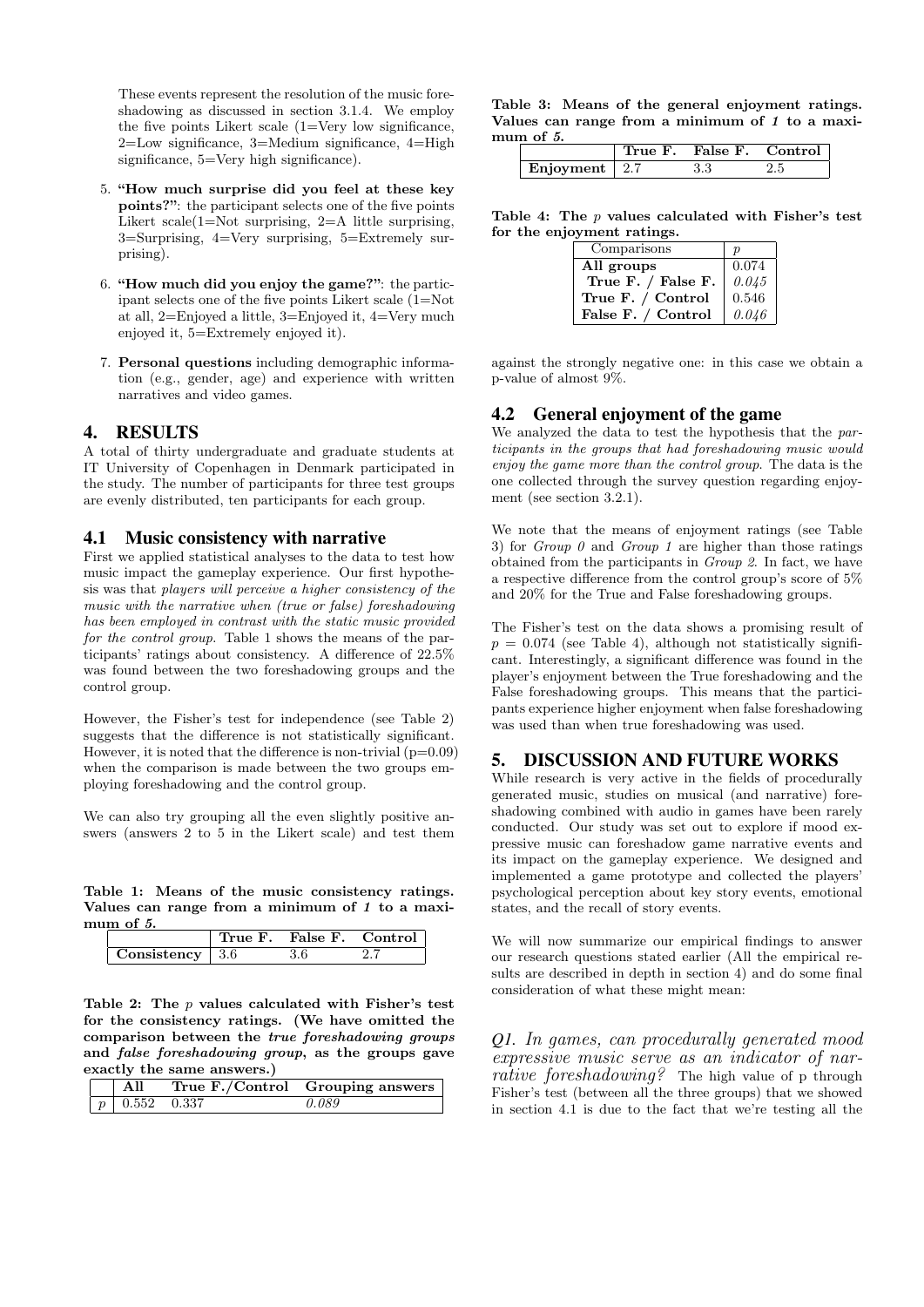groups together, while our hypothesis implies a dependency between the true foreshadowing group and the false foreshadowing group.

The p-value calculated between any of the foreshadowing groups against the control group, while being a better result, is not statistically significant. This is possibly due to the small amount of participants and relatively big amount of possible answers: each group has ten participants of which each can choose one out of five answers. The p-value calculated by grouping the positive answers together (see Table 2), however, shows a potential relationship between perceived music consistency and the use of foreshadowing.

*Q2.* Can the use of musical foreshadowing improve the player's experience? The enjoyment mean ratings of the participants (see Table 4.2) show that there is a possible difference for the False foreshadowing group. The Fisher's test (see Table 4) shows that there is a statistically significant difference between how much the true and false foreshadowing groups enjoyed the game.

Confronting the data from these groups with the control group we notice that we don't have a statistically significant difference between the true foreshadowing group and the control group. We can then infer that the use of true foreshadowing results neither positive nor negative towards the enjoyment of the story compared with a static soundtrack.

We can then conclude that probably the usage of false foreshadowing creates a more enjoyable experience than true foreshadowing. We hypothesize that this is due to false foreshadowing producing an additional element of surprise, which added more interest than the case in which foreshadowing caused the player to expect the outcome. It's worth noting that our study had only true or false foreshadowing, whereas it is possible for soundtracks to mix both true and false foreshadowing in one game. Therefore we don't suggest that composer should avoid true foreshadowing entirely, only that using false foreshadowing to subvert the players' expectations, at least occasionally, may increase the role the music plays in heightening narrative interest.

In the future, we plan to further investigate differences in instantaneous emotional reactions when using musical foreshadowing.

Finally, it would be very interesting to expand our music generator to include musical phrases and then test how the use of these impacts memory and foreshadowing (as it does for movie events in Boltz  $et$  al. study [6]).

There are a few limitations that are important to recognize in our study. First, there were a limited number of test participants. Second, the study was conducted with only one instance of one genre of game, which may not generalize to the broad space of possible game designs. The number of test participants, while not being too small for us to obtain any meaningful result, gave us some inconclusive data, especially when the answers were free text. It also provided for a more difficult analysis of the five-point Likert scale answers, since each group of ten participants could choose between five possible answers.

In hindsight, we probably should have tested the mood selector before conducting the experiment, and changed its design to make it more appealing. Another problem with it was the lack of explanation of its function, which was only provided verbally to each participant before the experiment. A tutorial or some on screen indications might have made its purpose more understandable and increased its usage.

Lastly, we should consider the limitations dictated by our game: we chose to make an adventure game because of the important narrative component of these games, but this is of course only one particular genre and we might obtain different results in a first person shooter. Further studies would be necessary to prove or disprove the transferability of our results in other game genres.

Not only through our study we have shown how through procedurally generated music we can express foreshadowing in our game, but we have identified some characteristics that distinguish true and false musical foreshadowing and found some of the limits of the influence we can exert on players through these techniques. We believe this knowledge can be useful for future researchers as well as for composers, game writers, and game designers.

#### 6. ACKNOWLEDGMENTS

This research was partially supported by the Brain Korea 21 Plus Program through the National Research Foundation (NRF) funded by the Ministry of Education of Korea (10Z20130000013).

#### 7. REFERENCES

- [1] B.-C. Bae and R. M. Young. A use of flashback and foreshadowing for surprise arousal in narrative using a plan-based approach. In Interactive Storytelling, pages 156–167. Springer, 2008.
- [2] R. Barthes. S/Z. Collins Publishers, 1974.
- [3] C. D. Batson, L. L. Shaw, and K. C. Oleson. Differentiating affect, mood, and emotion: Toward functionally based conceptual distinctions. 1992.
- [4] C. Beedie, P. Terry, and A. Lane. Distinctions between emotion and mood. Cognition  $\mathcal B$  Emotion, 19(6):847–878, 2005.
- [5] D. Birchfield. Generative model for the creation of musical emotion, meaning, and form. In Proceedings of the 2003 ACM SIGMM workshop on Experiential telepresence, pages 99–104. ACM, 2003.
- [6] M. Boltz, M. Schulkind, and S. Kantra. Effects of background music on the remembering of filmed events. Memory & Cognition, 19(6):593–606, 1991.
- [7] C. R. Brewin. Cognitive change processes in psychotherapy. Psychological review, 96(3):379, 1989.
- [8] D. Brown. Mezzo: An adaptive, real-time composition program for game soundtracks. In Proceedings of the AIIDE 2012 Workshop on Musical Metacreation, pages 68–72, 2012.
- [9] S. B. Chatman. Story and discourse: Narrative structure in fiction and film. Cornell University Press, 1980.